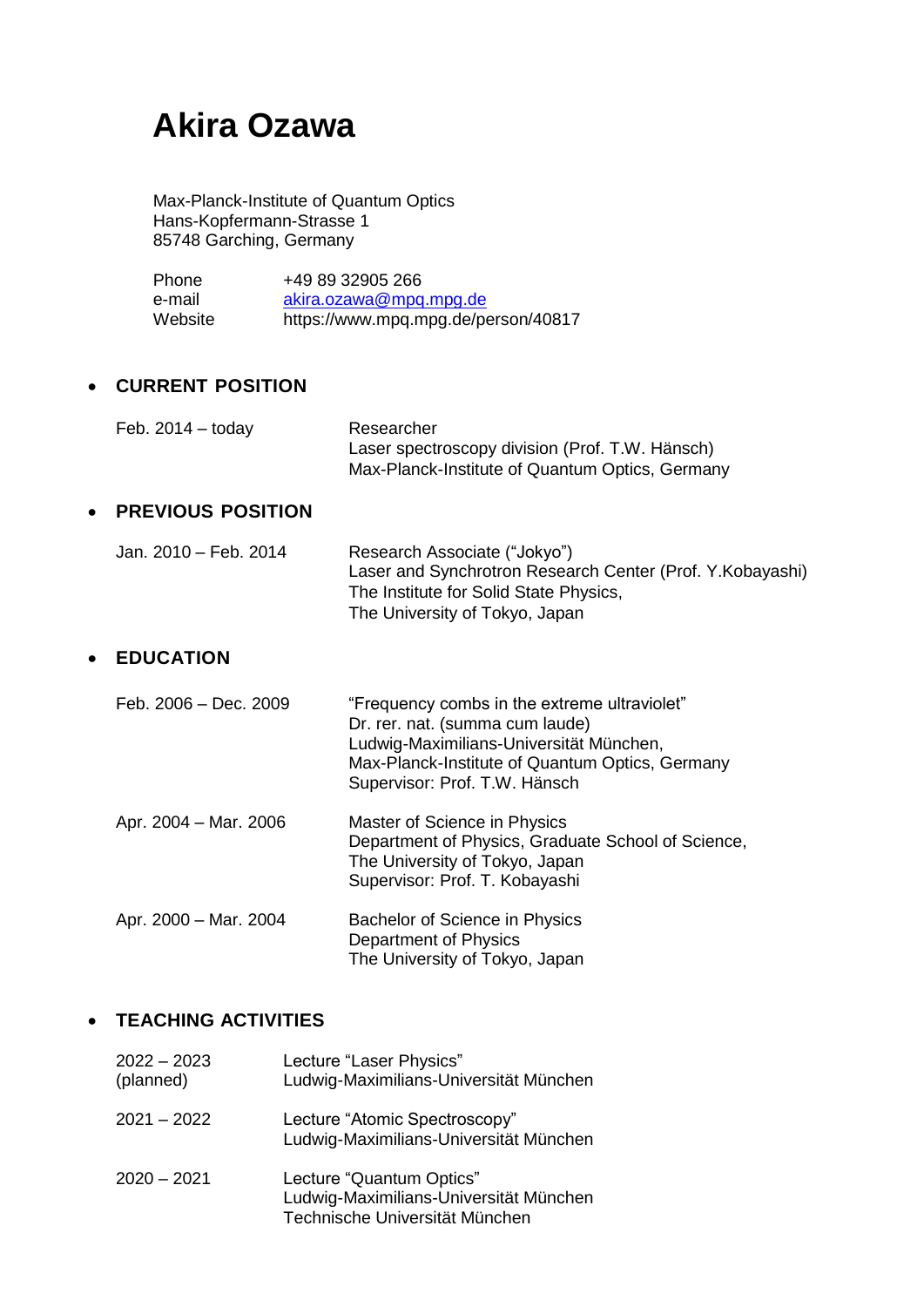### • **AWARDS**

The Japan Society of Applied Physics, The 33rd Autumn Meeting, 2012 Young scientist presentation award *High precision spectroscopy using vacuum ultraviolet frequency combs* Akira Ozawa, Yohei Kobayashi

CLEO-PR&OECC/PS 2013 Best Paper Awards *Intracavity High Harmonic Generation At 80 and 10 MHz Repetition Rates* Akira Ozawa, Makoto Kuwata-Gonokami and Yohei Kobayashi

### • **GRANT**

German Research Foundation MCQST Start-up grant, EXC-2111 "Experimental and numerical investigations on low-noise XUV frequency comb generation" 50k € (2021)

### • **PATENTS**

*Generating laser pulses and spectroscopy using the temporal talbot effect*  US patent US20180233877 Th. Udem and A. Ozawa

*Spectral apparatus, detection apparatus, light source apparatus, reaction apparatus, and measurement apparatus* US patent US9594253B2 Takashi Sukegawa, Yohei Kobayashi, Akira Ozawa, Mamoru Endo, Makoto Gonokami

### • **CITATION STATISTICS**

40 publications in peer-reviewed international journals and 3 monographs Among them, I am the first or the last author in 19 publications. Google Scholar citation profile (as of May 2022): h-index: 20, i10-index: 28, 1868 citations.

### • **REFEREE ACTIVITIES**

Applied Physics B, Applied Physics Letters, Optics Express, Optics Letters, Optics Communications, Applied Physics Express, Japanese Journal of Applied Physics, The European Physical Journal Plus, Nature Communications, Nature Physics, Nature Photonics, Physics Letters A, and others.

### • **MISCELLANEOUS**

Languages: English, Japanese Programming skills: C++, Python, Mathematica Hobbies: Skiing, Hiking, Taking aerial photography using drones, Electronics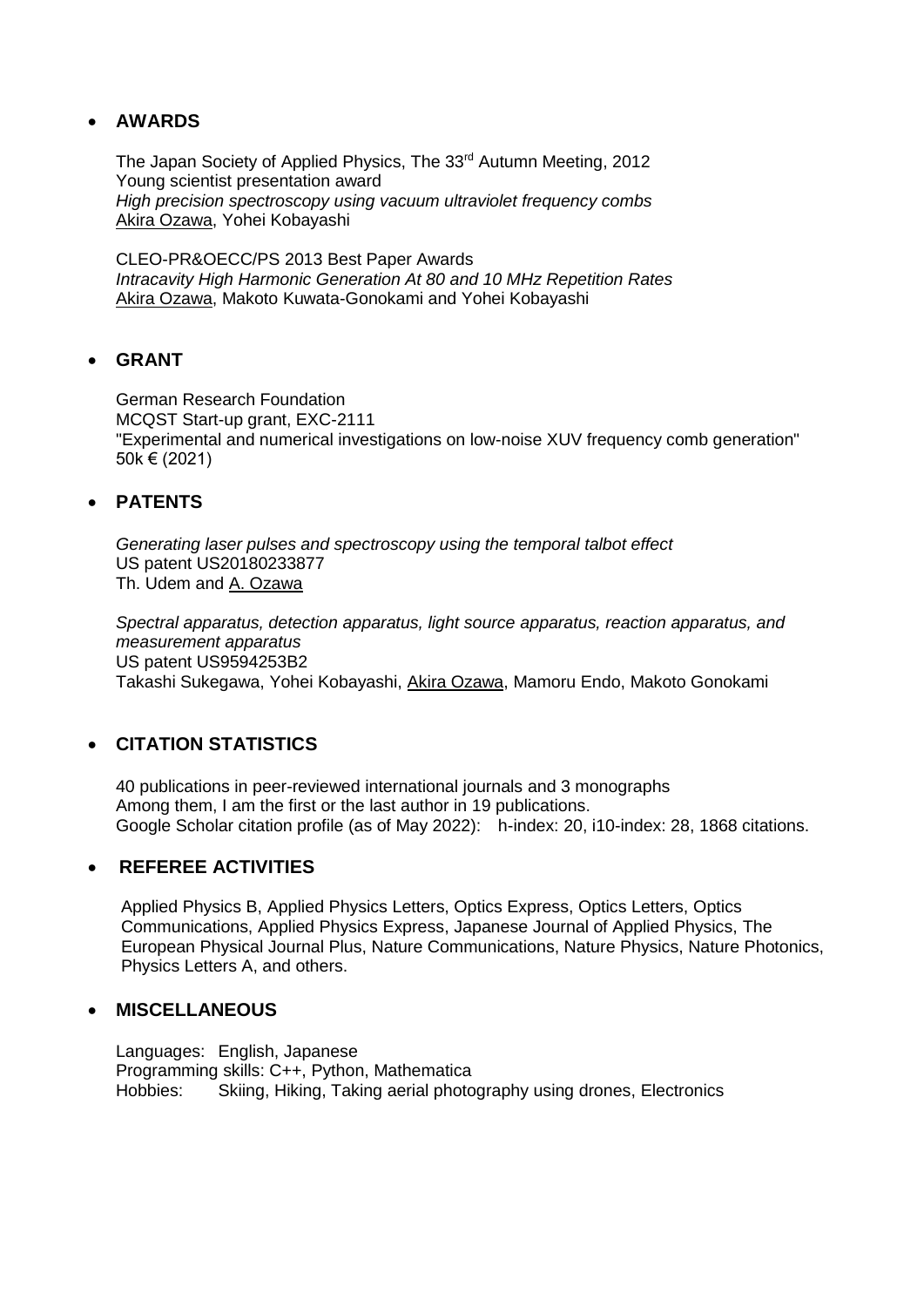# **Publication list**

**43. Very large bandwidth lasers** Akira Ozawa. and Thomas Udem Nature Photonics 15, 247 (2021)

- **42. Higher-order logarithmic corrections and the two-loop self-energy of a 1s electron in hydrogen** Savely G. Karshenboim, Akira Ozawa, and Vladimir G. Ivanov Phys. Rev. A 100, 032515 (2019)
- **41. The Lamb shift of the 1s state in hydrogen: Two-loop and three-loop contributions** Savely G. Karshenboim, Akira Ozawa, Valery A. Shelyuto, Robert Szafron, Vladimir G. Ivanov Phys. Lett. B, 795, 432 (2019)
- **40. Simple phase noise measurement scheme for cavity-stabilized laser systems** Fabian Schmid, Johannes Weitenberg, Theodor W. Hänsch, Thomas Udem, and Akira Ozawa Opt. Lett. 44, 2709 (2019)
- **39. Motional resonances of three-dimensional dual-species Coulomb crystals** Byoung-moo Ann, Fabian Schmid, Jonas Krause, Theodor W Hänsch, Thomas Udem and Akira Ozawa J. Phys. B: At. Mol. Opt. Phys. 52, 035002 (2019)
- **38. Quantum Zeno Effect assisted Spectroscopy of a single trapped Ion** Akira Ozawa, Josue Davila-Rodriguez, Theodor W. Hänsch and Thomas Udem Scientific Reports, 8, 10643 (2018)
- **37. Efficient high harmonics generation by enhancement cavity driven with a post-compressed FCPA laser at 10 MHz** Zhigang Zhao, Akira Ozawa, Makoto Kuwata-Gonokami and Yohei Kobayashi High Power Laser Science and Engineering, 6, E19 (2018)
- **36. Multi-pass-cell-based nonlinear pulse compression to 115 fs at 7.5 µJ pulse energy and 300 W average power** Johannes Weitenberg, Andreas Vernaleken, Jan Schulte, Akira Ozawa, Thomas Sartorius, Vladimir Pervak, Hans-Dieter Hoffmann, Thomas Udem, Peter Russbüldt, and Theodor W. Hänsch Opt. Express, 25, 20502 (2017)
- **35. Single ion fluorescence excited with a single mode of an UV frequency comb** Akira Ozawa, Josue Davila-Rodriguez, James R. Bounds, Hans A. Schuessler, Theodor W. Hänsch, and Thomas Udem Nature Communications, 8, 44 (2017)
- **34. Mode locking based on the temporal Talbot effect** Thomas Udem and Akira Ozawa Appl. Phys. B 123: 100 (2017)
- **33. High repetition pump-and-probe photoemission spectroscopy based on a compact fiber laser system** [Y. Ishida, T. Otsu, A. Ozawa, K. Yaji, S. Tani, S. Shin](about:blank) and [Y. Kobayashi](about:blank) Rev. Sci. Instrum. 87, 123902 (2016)
- **32. Doppler Cooling Trapped Ions with a UV Frequency Comb** Josue Davila-Rodriguez, Akira Ozawa, Theodor W. Hänsch, and Thomas Udem Physical Review Letters, 116, 043002 (2016)
- **31. High average power coherent vuv generation at 10 MHz repetition frequency by intracavity high harmonic generation (Selected as Spotlight on Optics, Highlighted Articles from OSA Journals)** Akira Ozawa, Zhigang Zhao, Makoto Kuwata-Gonokami, and Yohei Kobayashi Optics Express, Vol. 23, Issue 12, pp. 15107-15118 (2015)
- **30. Dual comb spectroscopy (in Japanese)** Naoya Kuse, Akira Ozawa, Yohei Kobayashi Journal of the Physical Society of Japan, 69, 1 (2014)
- **29. 6-GHz, Kerr-lens mode-locked Yb:Lu2O3 ceramic laser for comb-resolved broadband spectroscopy** Mamoru Endo, Akira Ozawa and Yohei Kobayashi Optics Letters, Vol. 38 Issue 21, pp. 4502 (2013)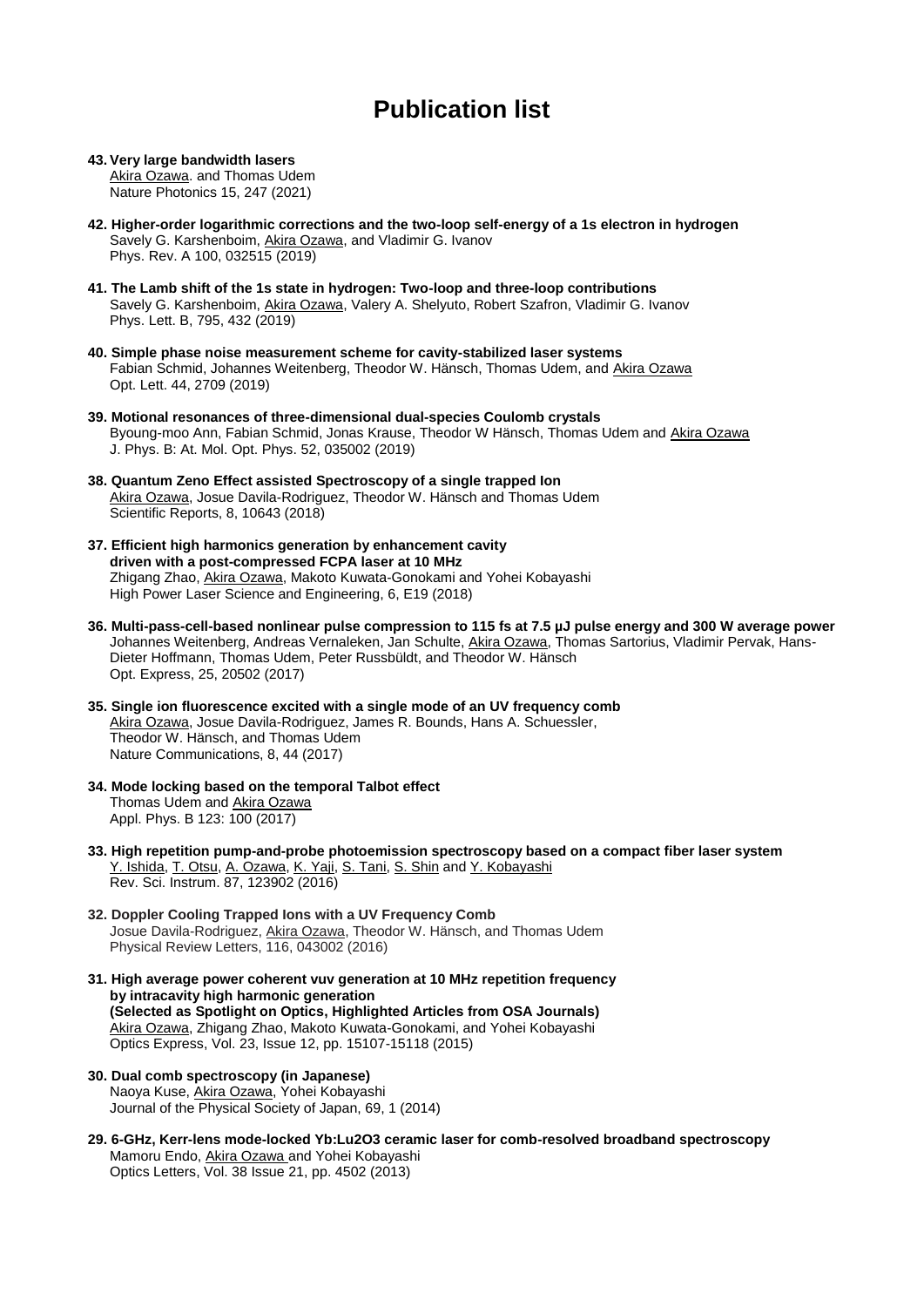- **28. VUV frequency comb generation and its application to high precision spectroscopy (in Japanese)** Akira Ozawa and Yohei Kobayashi OplusE Oct. (2013)
- **27. 10-MHz, Yb-fiber chirped-pulse amplifier system with large-scale transmission gratings** Yohei Kobayashi, Nozomi Hirayama, Akira Ozawa, Takashi Sukegawa, Takashi Seki, Yoshiyuki Kuramoto, and Shuntaro Watanabe, Optics Express Vol. 21, Issue 10, pp. 12865–12873 (2013).
- **26. Static FBG strain sensor with high resolution and large dynamic range by dual-comb spectroscopy** Kuse, Naoya; Ozawa, Akira; Kobayashi, Yohei, Optics Express, Vol. 21 Issue 9, pp.11141-11149 (2013).
- **25. Vuv frequency-comb spectroscopy of atomic xenon** Akira Ozawa and Yohei Kobayashi Phys. Rev. A 87, 022507 (2013)
- **24. Vacuum ultraviolet frequency comb generation and applications (in Japanese)** Akira Ozawa and Yohei Kobayashi Japanese journal of optics, 41,9 (2012)
- **23. Comb-Resolved Dual-Comb Spectroscopy Stabilized by Free-Running Continuous-Wave Lasers** Naoya Kuse, Akira Ozawa Yohei Kobayashi, Appl. Phys. Exp 5, 112402 (2012)
- **22. Chirped-pulse direct frequency-comb spectroscopy of two-photon transitions** Akira Ozawa and Yohei Kobayashi Phys. Rev. A 86, 022514 (2012)
- **21. Kerr-lens mode-locked Yb:KYW laser at 4.6-GHz repetition rate**  M. Endo, A. Ozawa and Y. Kobayashi Optics Express 20 12191-12197 (2012)
- **20. Injection locking of Yb-fiber based optical frequency comb**  Naoya Kuse, Akira Ozawa, Yutaka Nomura, Isao Ito, Yohei Kobayashi Optics Express 20 10509-10518 (2012)
- **19. Vacuum ultraviolet frequency combs generated by a femtosecond enhancement cavity in the visible**  Birgitta Bernhardt, Akira Ozawa, Andreas Vernaleken, Ioachim Pupeza, Jan Kaster, Yohei Kobayashi, Ronald Holzwarth, Ernst Fill, Ferenc Krausz, Theodor W. Hänsch, and Thomas Udem OPTICS LETTERS 37 503-505 (2012)
- **18. Coherent quasi-cw 153 nm light source at 33 MHz repetition rate** Yutaka Nomura, Yoshiaki Ito, Akira Ozawa, Xiaoyang Wang, Chuangtian Chen, Shik Shin, Shuntaro Watanabe, and Yohei Kobayashi Optics Letters 36 1758-1760 (2011)
- **17. Interferometric autocorrelation in the ultraviolet utilizing spontaneous parametric down-conversion inside an enhancement cavity** P. Michelberger, R. Krischek, W. Wieczorek, A. Ozawa, and H. Weinfurter

Optics Letters 37 1223-1225 (2012)

- **16. Power scaling of femtosecond enhancement cavities and high-power applications** I. Pupeza, T. Eidam, J. M. Kaster, B. Bernhardt, J. Rauschenberger, A. Ozawa, E. Fill, Th. Udem, M. F. Kling, J. Limpert, Z. Alahmed, A. M. Azzeer, A. Tünnermann, Th. W. Hänsch, and F. Krausz SPIE professional 7914, 79141I-1 (2011)
- **15. Carrier-envelope phase-locked pump-probe experiment for independent phase/delay manipulation** Shunsuke Adachi, Akira Ozawa, Takayoshi Kobayashi Chemical Physics Letters 489 130–133 (2010)
- **14. Self-compensation of third-order dispersion for ultrashort pulse generation demonstrated in an Yb fiber oscillator** Naoya Kuse, Yutaka Nomura, Akira Ozawa, Makoto Kuwata-Gonokami, Shuntaro Watanabe, and Yohei Kobayashi Optics Letters, 35 3868-3870 (2010)
- **13. Modeling and optimization of single-pass laser amplifiers for high-repetition-rate laser pulses**  Akira Ozawa, Thomas Udem, Uwe D. Zeitner, Theodor W. Hänsch, Peter Hommelhoff PHYSICAL REVIEW A 82 033815 (2010)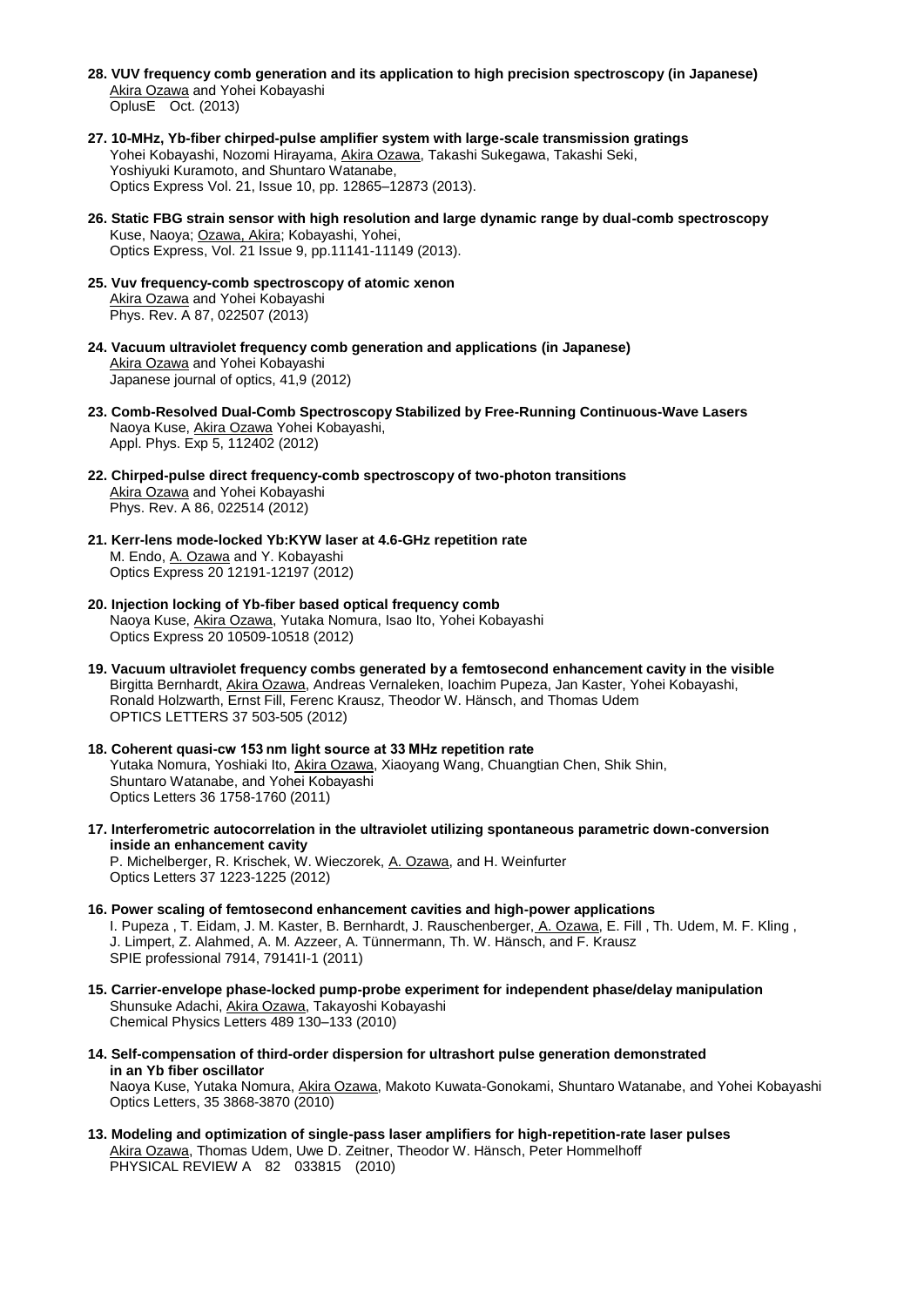- **12. Power scaling of a high-repetition-rate enhancement cavity** Ioachim Pupeza, Tino Eidam, Jens Rauschenberger, Birgitta Bernhardt, Akira Ozawa, Ernst Fill, Alexander Apolonski, Thomas Udem, Jens Limpert, Zeyad A. Alahmed, Abdallah M. Azzeer, Andreas Tünnermann, Theodor W. Hänsch, and Ferenc Krausz Optics Letters, Vol. 35, Issue 12, pp. 2052-2054 (2010)
- **11. A Peltier Cooled Single Pass Amplifier for Titanium: Sapphire Laser Pulses**  A. Ozawa, W. Schneider, F. Najafi, T.W. Hänsch, Th. Udem, P. Hommelhoff LASER PHYSICS 20 967 (2010)
- **10. Ultraviolet enhancement cavity for ultrafast nonlinear optics and high-rate multiphoton entanglement experiments**  Roland Krischek, Witlef Wieczorek, Akira Ozawa, Nikolai Kiesel, Patrick Michelberger, Thomas Udem, Harald Weinfurter Nature Photonics 4, 170 - 173 (2010)
- **9. Cavity-enhanced dual-comb spectroscopy** Birgitta Bernhardt, Akira Ozawa, Patrick Jacquet, Marion Jacquey, Yohei Kobayashi, Thomas Udem, Ronald Holzwarth, Guy Guelachvili, Theodor W. Hänsch, Nathalie Picqué Nature Photonics 4, 55 - 57 (2010)
- **8. Efficient 494 mW sum-frequency generation of sodium resonance radiation at 589 nm by using a periodically poled Zn:LiNbO3 ridge waveguide** T. Nishikawa, A. Ozawa, Y. Nishida, M. Asobe, F.L. Hong, T.W. Hänsch Opt. Express 17 17792 (2009)
- **7. Phase-stable single-pass cryogenic amplifier for high repetition rate few-cycle laser pulses** A. Ozawa, W. Schneider, T.W. Hänsch, Th. Udem, P. Hommelhoff New J. Phys. 11 083029 (2009)
- **6. Puzzling spectral structures of molecular vibration observed in ultrafast pump–probe experiment of transparent material** Akira Ozawa and Takayoshi Kobayashi Chem. Phys. Lett. 477 281 (2009)
- **5. Feasibility of coherent xuv spectroscopy on the 1S-2S transition in singly ionized helium** M. Herrmann, M. Haas, U.D. Jentschura, F. Kottmann, D. Leibfried, G. Saathoff, C. Gohle, A. Ozawa, V. Batteiger, S. Knünz, N. Kolachevsky, H.A. Schüssler, T.W. Hänsch, Th. Udem Phys. Rev. A 79 052505 (2009)
- **4. Non-collinear high harmonic generation: A promising outcoupling method for cavity-assisted XUV generation** A. Ozawa, A. Vernaleken, W. Schneider, I. Gotlibovych, Th. Udem, T.W. Hänsch Opt. Express 16 6233 (2008)
- **3. High harmonic frequency combs for high resolution spectroscopy** A. Ozawa, J. Rauschenberger, Ch. Gohle, M. Herrmann, D.R. Walker, V. Pervak, A. Fernandez, R. Graf, A. Apolonski, R. Holzwarth, F. Krausz, T.W. Hänsch, Th. Udem Phys. Rev. Lett. **100** 253901 (2008) *Selected for Virtual Journal of Ultrafast Science, Volume 7, Issue 7*
- **2. Time resolution of chirped lattice vibrations in a mixed-valence metal-halogen complex system** F. Araoka, A. Ozawa, D. Kawakami, S. Takaishi, M. Yamashita, T. Kobayashi Phys. Rev. B 75 224304 (2007)
- **1. Sub-5 fs time-resolved dynamic Franck-Condon overlaps associated with the S1** → **S0 stimulated transition in oligothiophene 13-mer** A. Ozawa, K. Takimiya, T. Otsubo, T. Kobayashi Chem. Phys. Lett. 409 224 (2005)